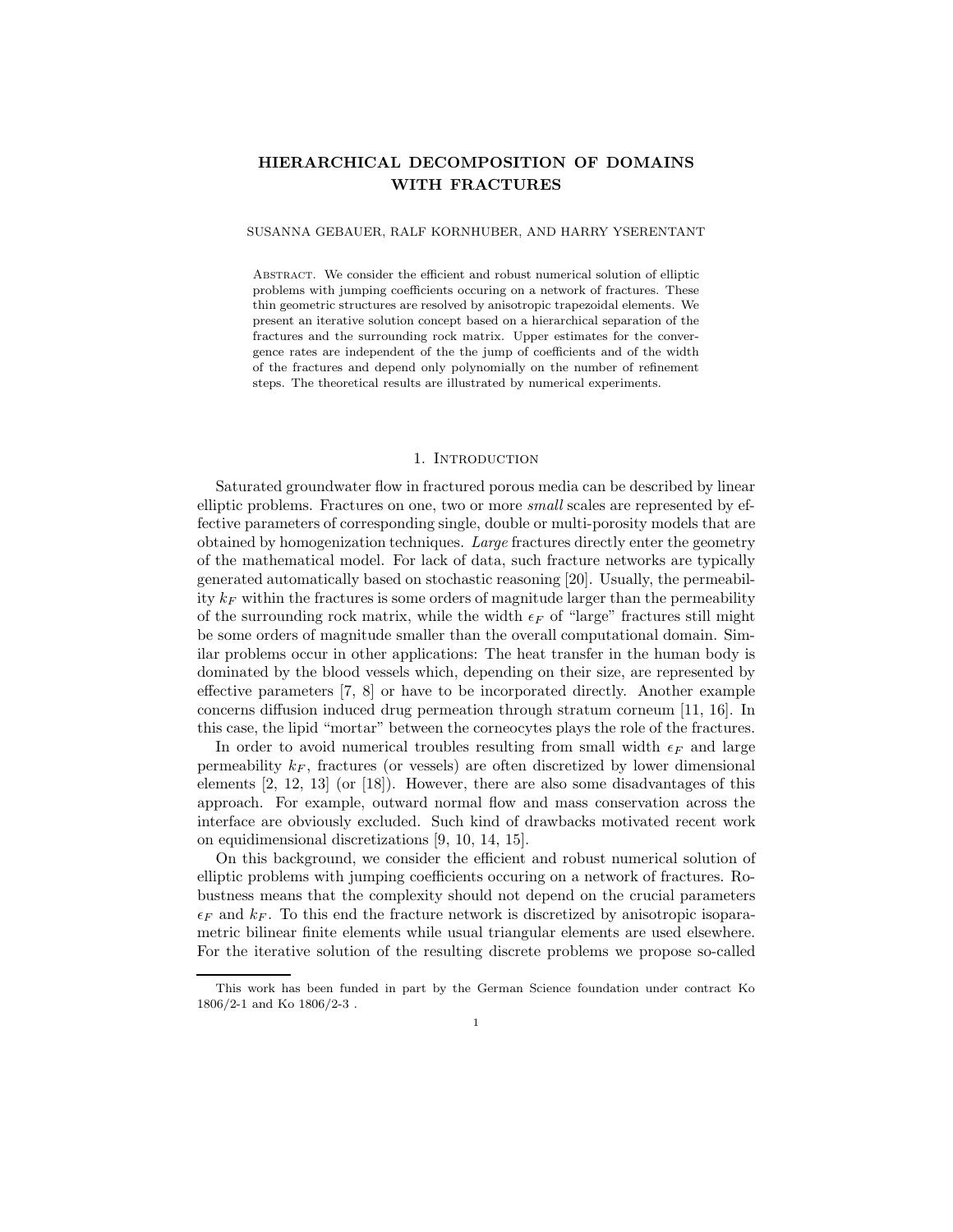*hierarchical domain decomposition methods*. The basic idea is to decompose the discrete solution space into subspaces associated with the interior of the fractures, the interface and a remaining matrix space. Functions from the matrix space are essentially constant across the fractures. It turns out that the stability of this splitting and therefore the convergence speed of the resulting subspace correction only depends on a certain shape regularity, essentially on the interior angles of the initial mesh but does not depend on  $\epsilon_F$  and  $k_F$ . The exact solution of the subproblems both on the fracture and on the matrix space can be replaced by suitable multigrid methods. In this case, the number of refinement steps enters only polynomially as long as the size of  $\epsilon_F$  does not significantly exceed the size of the surrounding refined mesh, i.e. as long as  $\epsilon_F$  is small enough. In our numerical experiments, we observe similar convergence speed as for classical multigrid methods applied to the Laplace equation.

In a sense our approach is complementary to the algorithm presented by Heisig et al. [11] which aims at compensating small  $\varepsilon_F$  by successive anisotropic refinement and accounts for large  $k_F$  by  $ILU$ -smoothing. Algebraic multigrid methods (see, e.g., [4, 19] or [22] for an overview) usually work reasonably well but mostly suffer from a certain lack of theory. Apel and Schöberl [1] consider an anisotropic problem with a tensor product structure, where line (or plane) smoothers or semi-coarsening can be applied.

The paper is organized as follows. We first present a model problem, its discretization and an a priori estimate of the discretization error measured in the energy norm. Note that this error estimate is robust with respect to  $\epsilon_F$  and  $k_F$ . The next two sections concentrate on the stable separation of the subspace associated with the interior of the fractures and the interface. An hierarchical splitting of the remaining matrix space is considered afterwards. In section 6 we present a corresponding hierarchical domain decomposition algorithm and derive upper bounds for the convergence rates. Numerical experiments confirm our theoretical findings.

For simplicity, our exposition concentrates on a simple model problem with two straight fractures. Fractures ending inside of the computational domain could be treated in a similar way. More advanced discretizations, e.g. finite volumes or discontinuous Galerkin, and possible extensions of our approach to transport equations will be the subject of future research.

# 2. A discrete elliptic problem on a domain with fractures

Let  $\Omega \subset \mathbb{R}^2$  be a polygonal domain, e.g. the unit square, with the two fractures

$$
\Omega_F^i = \{ x \in \Omega \mid x = b_F^i + s d_F^i + t n_F^i, \ s \in \mathbb{R}, \ t \in (0, \varepsilon_F) \}, \quad i = 1, 2,
$$

each of which is characterized by its position vector  $b_F^i$ , direction  $d_F^i$ , normal  $n_F^i$ and width  $\epsilon_F > 0$ . We assume that the fractures cross inside of  $\Omega$ , i.e. that  $\Omega_c \subset \Omega$ ,  $\Omega_c = \Omega_F^1 \cap \Omega_F^2$ . The network of fractures is denoted by  $\Omega_F = \Omega_F^1 \cup \Omega_F^2$  while  $\Omega_M = \Omega \setminus \overline{\Omega}_F$  and  $\Gamma = \overline{\Omega}_M \cap \overline{\Omega}_F$  represent the rock matrix and the interface, respectively. This leads to the decomposition

$$
(2.1) \t\t \t\t \Omega = \Omega_F \cup \Gamma \cup \Omega_M.
$$

We consider the elliptic variational problem

(2.2) 
$$
u \in H:
$$
  $a(u, v) = \ell(v) \quad \forall v \in H$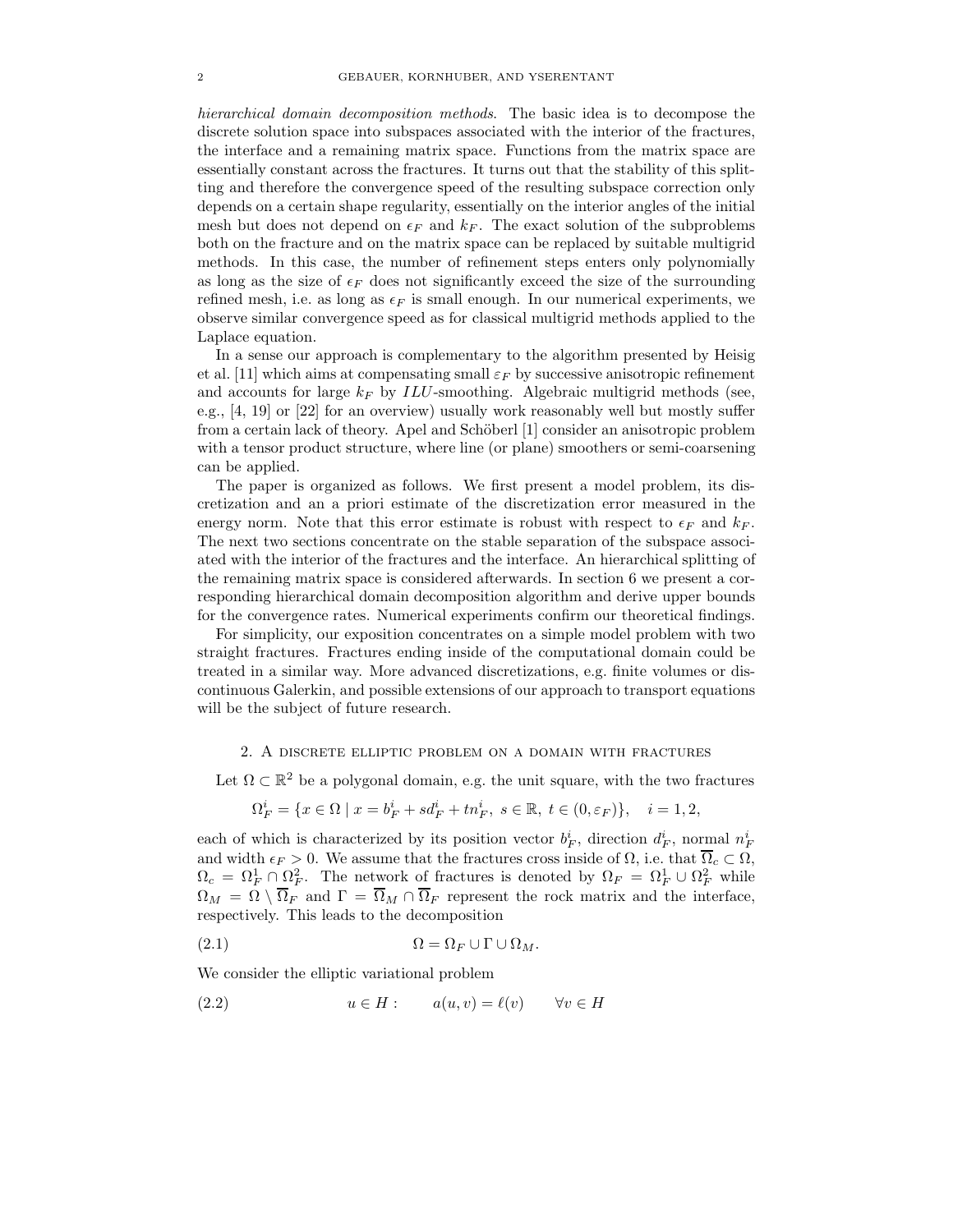with the symmetric bilinear form  $a(v, w)=(K\nabla u, \nabla v)_{L^2(\Omega)}$  and jumping permeability  $K$ ,

(2.3) 
$$
K(x) = \begin{cases} k_F \ge 1, & x \in \Omega_F \\ 1, & x \in \Omega_M \end{cases}.
$$

For simplicity, let  $H = H_0^1(\Omega)$  and  $\ell \in H'$  is some right hand side. The energy norm is denoted by  $\|\cdot\| = a(\cdot, \cdot)^{1/2}$ .

Let  $\mathcal{P}_0 = \mathcal{T}_0 \cup \mathcal{Q}_0$  be a subdivision of  $\Omega = \overline{\Omega}_M \cup \overline{\Omega}_F$  consisting of the partitions

$$
\overline{\Omega}_M = \bigcup_{T \in \mathcal{T}_0} T, \qquad \overline{\Omega}_F = \bigcup_{Q \in \mathcal{Q}_0} Q
$$

into triangles  $T$  and trapezoidals  $Q$ , respectively. We assume that the vertices of each trapezoidal  $Q \in \mathcal{Q}_0$  lie on  $\Gamma$  (see the left picture in Figure 2.1). In particular,

$$
Q_c:=\Omega_c\in\mathcal{Q}_0
$$

is a parallelogram. We further assume that  $P_0$  is *conforming* in the sense that the intersection of two different elements is either a common edge, a common vertice or empty. Finally,  $\mathcal{P}_0$  is supposed to be *shape regular* in the sense that all  $P \in \mathcal{P}_0$ have positive area and all  $Q \in \mathcal{Q}_0$  have four different vertices. Equivalently, there are positive constants  $s_0, \gamma_0 \in \mathbb{R}$  such that

(2.4) 
$$
s_0 h_Q \le h'_Q, \quad \forall Q \in \mathcal{Q}_0 \setminus \{Q_c\}, \quad \gamma_0 \le \gamma_P \le \pi - \gamma_0 \quad \forall P \in \mathcal{P}_0
$$

holds with  $h_Q \geq h'_Q$  denoting the lengths of the two parallel edges contained in Γ and  $γ$  is an arbitrary interior angle. Note that all edges of  $Q<sub>c</sub>$  have the same length  $h_{Q_c}$ .

Though all results and algorithms to be presented can be directly extended to locally refined grids, we assume for simplicity that the triangulation  $\mathcal{T}_1$  is obtained by uniform refinement of  $\mathcal{T}_0$ . More precisely, each triangle  $T \in \mathcal{T}_0$  is subdivided into four similar subtriangles. Connecting the resulting new midpoints of opposite edges of each  $Q \in \mathcal{Q}_0 \setminus \{Q_c\}$ , we get the set  $\mathcal{Q}_1$  of refined trapezoidals. Reiteration of this procedure leads to a sequence of refined partitions  $\mathcal{P}_j = \mathcal{T}_j \cup \mathcal{Q}_j$ ,  $j = 0, 1, \ldots$ . Observe that  $P_j$  is conforming and the shape regularity (2.4) is preserved uniformly in  $j$ . In paricular, the angle condition in  $(2.4)$  implies

(2.5) 
$$
h_Q - h'_Q \le \frac{\varepsilon_F}{(\sin \gamma_0)^2} = \mathcal{O}(\varepsilon_F) \qquad \forall Q \in \mathcal{Q}_j
$$

so that the elements of  $\mathcal{Q}_j$  tend to (highly anisotropic) parallelograms as  $\varepsilon_F$  tends to zero. On the other hand, the width of the fractures is expected to be so small that successive refinement is stopped before the mesh size of  $\mathcal{T}_i$  reaches  $\varepsilon_F$  or even becomes much smaller than  $\varepsilon_F$ . Hence, we impose the *refinement bound* 

$$
(2.6) \t\t \varepsilon_F \le C_0 h_Q \t \forall Q \in \mathcal{Q}_j
$$

relating the scales of the fractures and of the surrounding mesh by a fixed constant  $C_0 \in \mathbb{R}$ . Anisotropic refinement of  $\mathcal{Q}_j$  in the other direction is performed by bisecting and connecting the midpoints of all edges not contained in  $\Gamma$ . Application of k steps of this procedure to  $\mathcal{P}_j$  provides the partition  $\mathcal{P}_{jk} = \mathcal{T}_j \cup \mathcal{Q}_{jk}$  (see the right picture of Figure 2.1 for  $j = 1, k = 2$ . The refined partitions  $\mathcal{P}_{jk}$  are conforming and the shape regularity (2.4) holds uniformly in j,  $k \in \mathbb{N}$ . Finally note that  $\mathcal{P}_{ik}$ does not depend on the order of the above two types of refinement steps.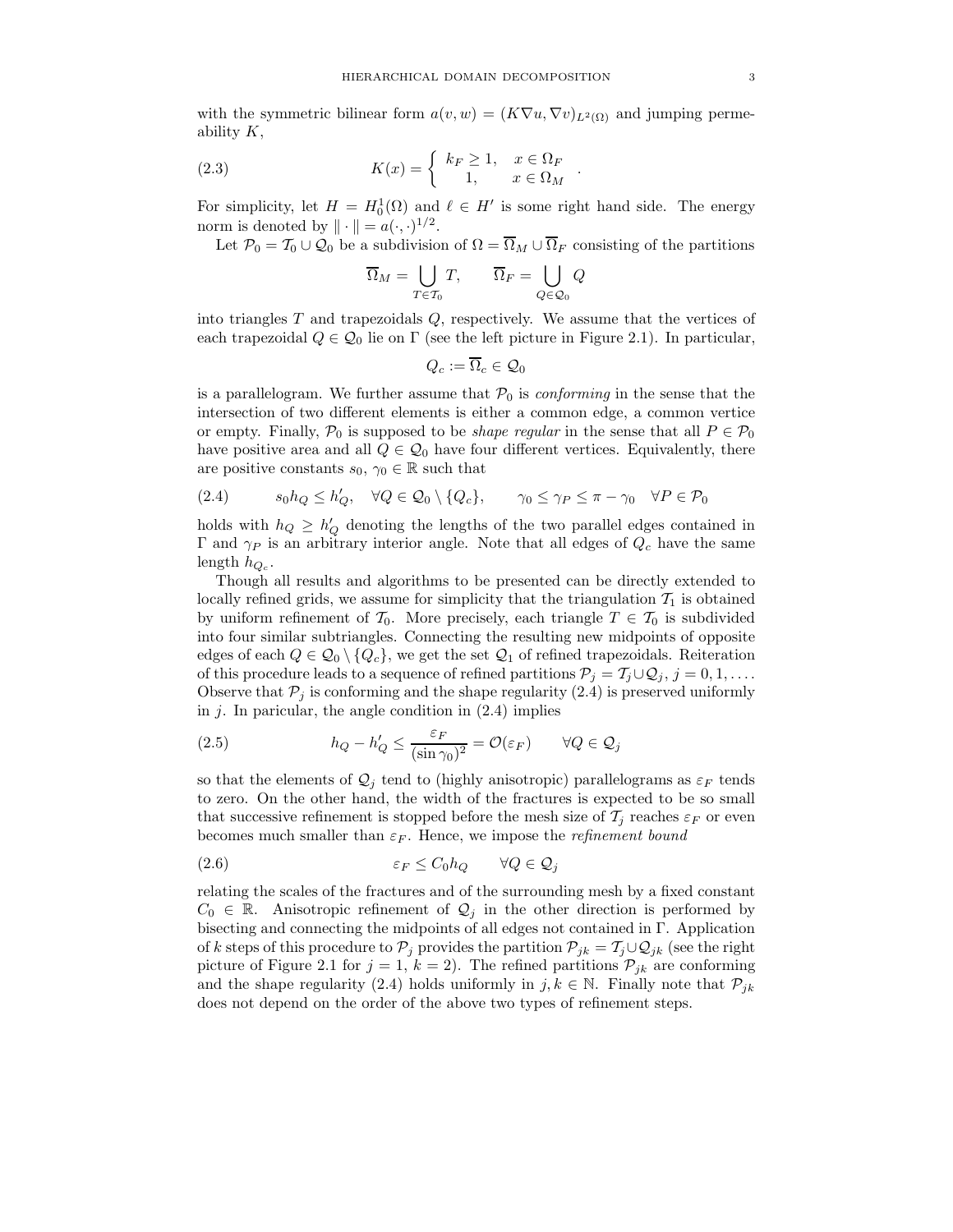

FIGURE 2.1. Initial partition  $\mathcal{P}_0$  and refined partition  $\mathcal{P}_{12}$ 

For given j, k, let  $S_{jk} \in H_0^1(\Omega)$  be the subspace of functions v such that  $v|_T$  is linear and  $v|_Q$  is isoparametric bilinear for all  $T \in \mathcal{T}_j$  and  $Q \in \mathcal{Q}_{jk}$ , respectively. Then the corresponding finite element discretization of the continuous problem (2.2) reads as follows

(2.7) 
$$
u_{jk} \in \mathcal{S}_{jk} : \qquad a(u_{jk}, v) = \ell(v) \qquad \forall v \in \mathcal{S}_{jk}.
$$

In preparation for an error estimate, we introduce the weighted Sobolev norms

(2.8) 
$$
||v||_{m,K} = \sum_{|\alpha| \leq m} \int_{\Omega} K(x) (D^{\alpha}v(x))^2 dx,
$$

for  $m = 0, 1, \ldots$ , using standard multi-index notation (cf., e.g. [6, Chapter 1]). The obvious norm equivalence

$$
||v||_{H^m(\Omega)} \le ||v||_{m,K} \le k_F ||v||_{H^m(\Omega)}
$$

directly extends to the corresponding intermediate norms  $||v||_{H^s(\Omega)} ||v||_{s,K}, s \in \mathbb{R}$ , as obtained by interpolation (cf. Bergh and Löfström  $[3]$  or Brenner and Scott  $[6,$ Chapter 12]).

**Proposition 2.1.** *Assume that*  $u \in H^{1+s}(\Omega)$  *with*  $0 \lt s \leq 1$ *. Then the finite element solution* ujk *satisfies the error estimate*

(2.9) 
$$
||u - u_{jk}|| \leq Ch_{jk}^s ||u||_{1+s,K}, \qquad h_{jk} = \max_{P \in P_{jk}} \text{diam } P,
$$

*with a constant*  $C = C(s_0, \gamma_0)$  *depending only on the shape regularity (2.4) of*  $\mathcal{P}_0$ *.* 

*Proof.* Utilizing the Lax-Milgram lemma together with standard estimates of the interpolation error on isotropic triangles or trapezoidals and the results of  $\tilde{Z}$ ení šek and Vanmaele [21] for the anisotropic case, we obtain the estimate

$$
||u - u_{jk}|| \le ch_{jk} ||u||_{2,K}
$$

provided that  $u \in H^2(\Omega)$ . Here, the constant c depends only on the shape regularity of  $P \in \mathcal{P}_{jk}$  and therefore of  $\mathcal{P}_0$ . Now the desired estimate (2.9) follows from standard results on interpolated Sobolev spaces [3], [6, Chapter 12]. standard results on interpolated Sobolev spaces [3], [6, Chapter 12].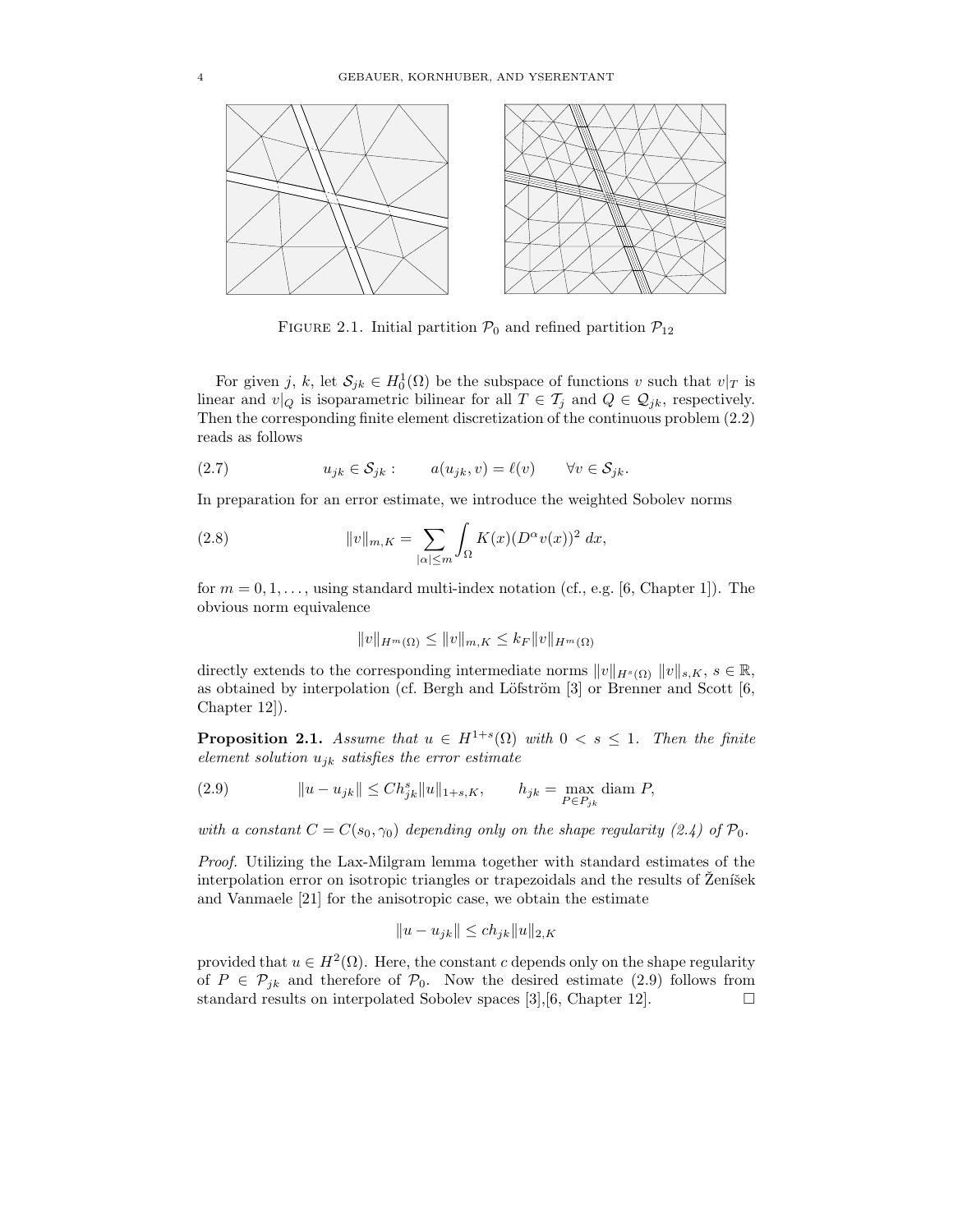### 3. Separation of the fractures

We consider the direct splitting

(3.1) 
$$
\mathcal{S}_{jk} = \mathcal{S}_{jk}^F \oplus \mathcal{S}_{j}^{\overline{M}}
$$

of the finite element space  $S_{jk}$  into the fracture space

(3.2) 
$$
\mathcal{S}_{jk}^F = \{ v \in \mathcal{S}_{jk} \mid v|_{\overline{\Omega}_M} = 0 \}
$$

and its complement  $S_j^M$  consisting of all  $v \in S_{jk}$  such that  $v|_Q$  is isoparametric bilinear for all  $Q \in \mathcal{Q}_j$ . The stability of the splitting (3.1) is equivalent to the stability of the interpolation operator  $I_{jk}^M$ :  $S_{jk} \rightarrow S_j^M$  defined by

$$
I_{jk}^{\overline{M}}v(p) = v(p), \qquad p \in \mathcal{N}_j^{\overline{M}}.
$$

Here,  $\mathcal{N}_j^M$  denotes the set of all the vertices of  $P \in \mathcal{P}_{jk}$  which lie in  $\overline{\Omega}_M$ .

Local stability estimates on each  $Q = (p_1, \ldots, p_4) \in \mathcal{Q}_j$  will be transfered from the associated reference element  $\hat{Q} = [0, 1] \times [0, \varepsilon]$  where  $\varepsilon = \varepsilon_F / h_Q$ . The nodes  $p_1, \ldots, p_4$  are ordered anti-clockwise such that for  $Q \neq Q_c$  the lengths  $h_Q, h'_Q$  of the edges  $[p_1, p_2]$ ,  $[p_3, p_4]$  lying in  $\Gamma$  satisfy  $h'_Q \leq h_Q$ . All edges of  $Q_c$  have the same length  $h_Q$ . In the case  $Q = Q_c$  the associated reference element  $\hat{Q}_c$  is fixed, because  $\varepsilon$  is a generic constant, independent of  $\varepsilon_F$  and j. Otherwise  $\varepsilon \leq C_0$  by (2.6) but  $\varepsilon \to 0$  for  $\varepsilon_F \to 0$ . Let  $\mathcal{F}_Q : \hat{Q} \to Q$  denote the bijective bilinear mapping such that  $\mathcal{F}_Q(0,0) = p_1$  and the orientation of the ordering of the vertices is preserved.

Throughout this paper, we write  $a \preceq b$  for  $a \leq Cb$  and  $a \asymp b$  for  $cb \leq a \leq Cb$ with some c, C depending only on the constants  $s_0$ ,  $\gamma_0$  and  $C_0$  from (2.4) and (2.6), respectively.

**Lemma 3.1.** *Each*  $v \in H^1(Q)$  *and its transformation*  $\hat{v}$ *,* 

$$
\hat{v} = v(\mathcal{F}_Q(\cdot)) : \hat{Q} \to \mathbb{R},
$$

*satisfy the norm equivalence*

(3.3) 
$$
\|\nabla v\|_{L^2(Q)} \asymp \|\nabla \hat{v}\|_{L^2(\hat{Q})}.
$$

*Proof.* The chain rule yields

$$
\nabla \hat{v} = \nabla v B_Q
$$

denoting  $B_Q = \mathcal{F}'_Q$ . Elementary calculations utilizing (2.4) and (2.5) provide

$$
|B_Q| \preceq (1 + \frac{h_Q - h'_Q}{\varepsilon_F}) \max\{h_Q, \frac{\varepsilon_F}{\varepsilon}\} = h_Q
$$

where  $|\cdot|$  is the spectral norm. Similarly, we get

$$
|B_Q^{-1}|\preceq (1+\tfrac{h_Q-h_Q'}{\varepsilon_F})\max\{h_Q^{-1},\tfrac{\varepsilon}{\varepsilon_F}\}\preceq h_Q^{-1}
$$

and in addition

$$
|\det B_Q| \le h_Q \frac{\varepsilon_F}{\varepsilon} = h_Q^2
$$
,  $|\det B_Q^{-1}| \le h_Q^{-1} \frac{\varepsilon}{\varepsilon_F} = h_Q^{-2}$ 

so that the assertion follows from the substitution rule for integrals.  $\Box$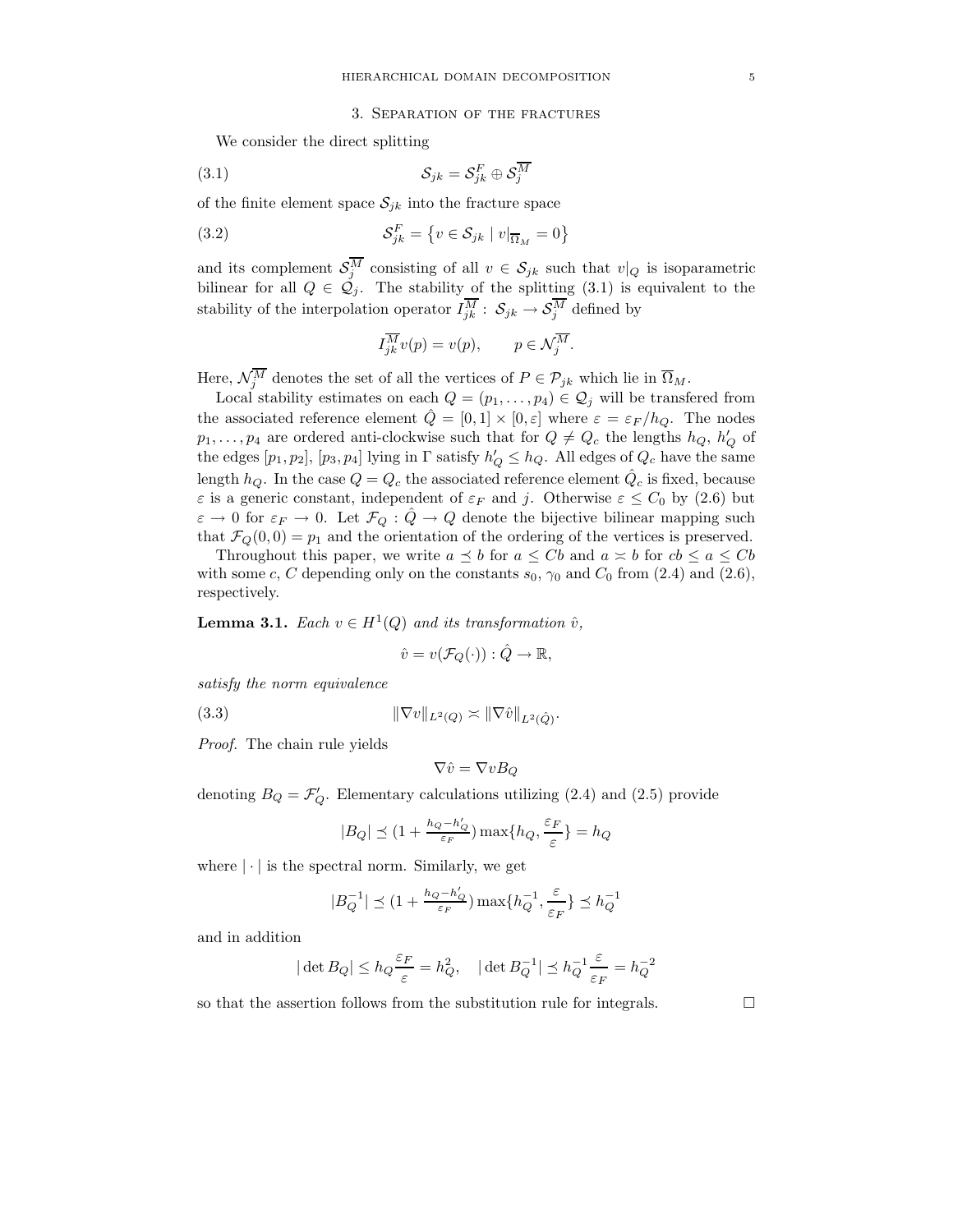In the isotropic case  $Q = Q_c$ , the local stability estimate

(3.4) 
$$
\|\nabla I_{jk}^{\overline{M}}v\|_{L^2(Q_c)}^2 \le (1+k)\|\nabla v\|_{L^2(Q_c)}^2 \qquad \forall v \in \mathcal{S}_{jk}
$$

follows by well-known arguments from Yserentant [24]. More careful reasoning has to be applied for  $Q \neq Q_c$ , because, in this case,  $\hat{Q}$  may become arbitrary flat as  $\varepsilon_F \to 0.$ 

**Lemma 3.2.** Let  $w : \hat{Q} = [0,1] \times [0,\varepsilon] \rightarrow \mathbb{R}$  be such that  $w(\xi, \cdot)$  is absolutely *continuous for each fixed*  $\xi \in [0,1]$ *, w*( $\cdot$ , $\eta$ *) is linear for each fixed*  $\eta \in [0,\varepsilon]$ *, and*  $w(\xi, 0) = w(\xi, \varepsilon) = 0$  *holds for all*  $\xi \in [0, 1]$ *. Then* 

.

(3.5) 
$$
\|\nabla w\|_{L^2(\hat{Q})}^2 \le (1+12\varepsilon^2) \|\frac{\partial}{\partial \eta} w\|_{L^2(\hat{Q})}^2
$$

*Proof.* The assertion will be proved in three steps. First, let  $f : [0, \varepsilon] \to \mathbb{R}$  be absolutely continuous and  $f(0) = 0$ . Then the fundamental theorem of calculus together with Cauchy's inequality yields

(3.6) 
$$
\int_0^{\varepsilon} (f(\eta))^2 d\eta = \int_0^{\varepsilon} \left( \int_0^s 1 \cdot f'(s) ds \right)^2 d\eta \leq \varepsilon^2 \int_0^{\varepsilon} (f'(s))^2 ds.
$$

Next, let  $g : [0,1] \to \mathbb{R}$  be linear. Then elementary calculation leads to

(3.7) 
$$
(g(1) - g(0))^2 \le 12 \int_0^1 (g(\xi))^2 d\xi
$$

where, in particular, the binomial estimate

$$
(a-b)^2 \le 4(a^2+ab+b^2) \qquad \forall a, b \in \mathbb{R}
$$

has been used. Inserting  $f(\eta) = w(1, \eta) - w(0, \eta)$  and  $g(\xi) = \frac{\partial}{\partial \eta} w(\xi, \eta)$  for fixed  $\eta$ , in (3.6) and (3.7), respectively, the assertion follows from

$$
\int_0^{\varepsilon} \int_0^1 \left( \frac{\partial}{\partial \xi} w(\xi, \eta) \right)^2 d\xi \, d\eta = \int_0^{\varepsilon} \left( w(1, \eta) - w(0, \eta) \right)^2 d\eta
$$
  

$$
\leq \varepsilon^2 \int_0^{\varepsilon} \left( \frac{\partial}{\partial \eta} \left( w(1, \eta) - w(0, \eta) \right) \right)^2 d\eta \leq 12\varepsilon^2 \int_0^{\varepsilon} \int_0^1 \left( \frac{\partial}{\partial \eta} w(\xi, \eta) \right)^2 d\xi \, d\eta.
$$

After these preparations, we can state a local estimate for  $Q \neq Q_c$ .

# **Lemma 3.3.** *The estimate*

(3.8) 
$$
\|\nabla I_{jk}^{\overline{M}}v\|_{L^2(Q)} \preceq \|\nabla v\|_{L^2(Q)}
$$

*holds for all*  $v \in S_{jk}$  *and*  $Q \in \mathcal{Q}_j \setminus \{Q_c\}$ *.* 

*Proof.* Transformation of  $I_{jk}^{\overline{M}}v$  to the reference element  $\hat{Q} = [0,1] \times [0,\varepsilon]$  provides  $\hat{I}\hat{v}$ , where  $\hat{v}$  is the transformation of some  $v \in \mathcal{S}_{jk}$  and  $\hat{I}$  denotes the bilinear interpolation at the vertices of  $\hat{Q}$ . It is easily checked that  $w = \hat{v} - \hat{I}\hat{v}$  satisfies the assumptions of Lemma 3.2. Hence,

$$
\|\nabla(\hat{v} - \hat{I}\hat{v})\|_{L^2(\hat{Q})}^2 \le (1 + 12\varepsilon^2) \|\frac{\partial}{\partial \eta}(\hat{v} - \hat{I}\hat{v})\|_{L^2(\hat{Q})}^2.
$$

Using the orthogonality

$$
\int_0^{\varepsilon} \frac{\partial}{\partial \eta} (\hat{v} - \hat{I}\hat{v}) \frac{\partial}{\partial \eta} \hat{I}\hat{v} \, d\eta = 0
$$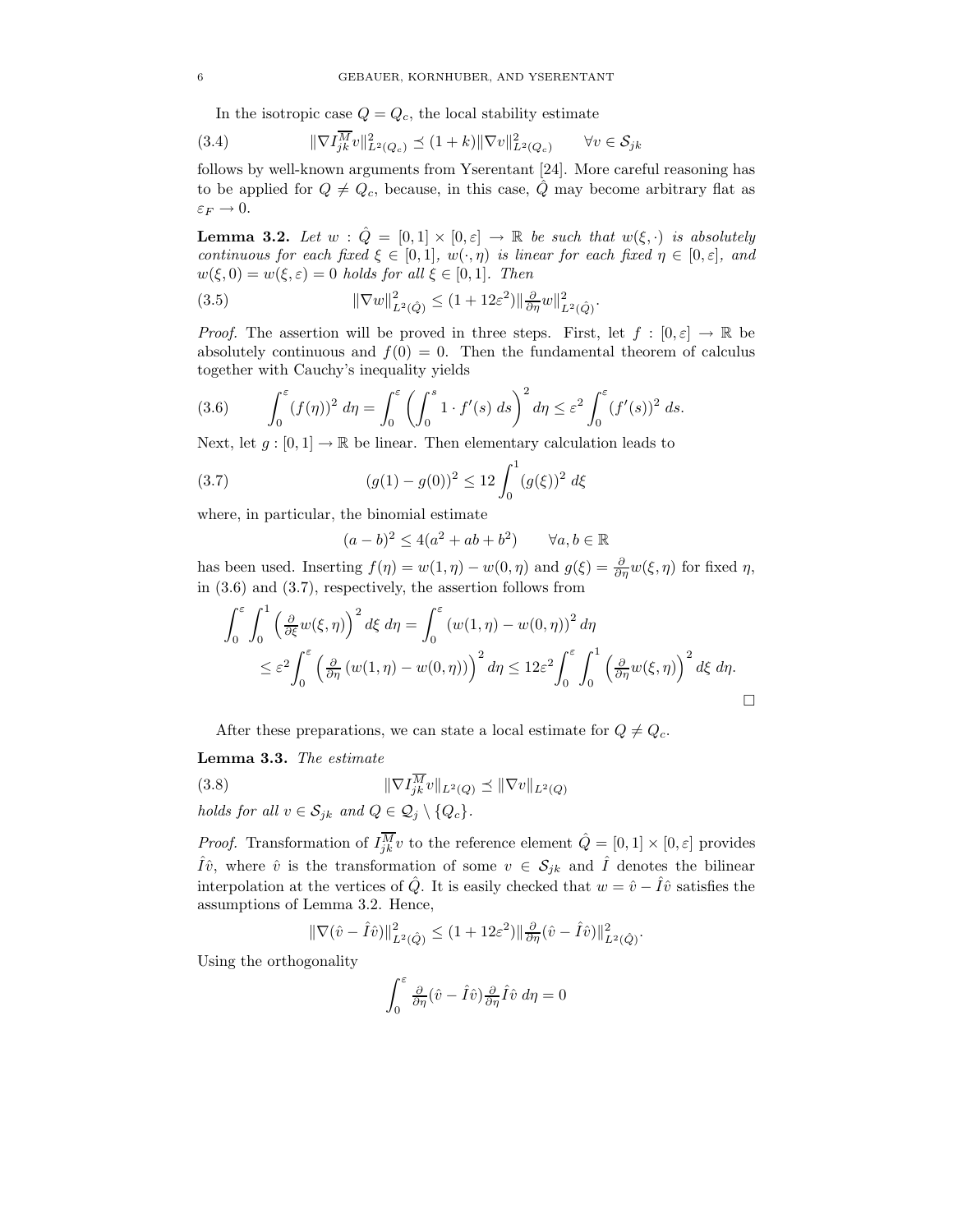we get

$$
\|\frac{\partial}{\partial \eta}(\hat{v} - \hat{I}\hat{v})\|_{L^2(\hat{Q})}^2 \le \|\frac{\partial}{\partial \eta}\hat{v}\|_{L^2(\hat{Q})}^2
$$

so that the assertion follows from Lemma 3.1.

Now we are ready for the main result of this section.

**Proposition 3.1.** For each  $v \in S_{jk}$  the decomposition  $v = v^F + v^M$  into  $v^F \in S_{jk}^F$ *and*  $v^M \in \mathcal{S}_j^M$  *satisfies* 

(3.9) 
$$
||v^F||^2 + ||v^{\overline{M}}||^2 \le (1+k)||v||^2.
$$

*Proof.* As a consequence of (3.4) and Lemma 3.3 we obtain

$$
||I_{jk}^{\overline{M}}v||^2 = \sum_{T \in \mathcal{T}_j} ||\nabla v||^2_{L^2(Q)} + \sum_{Q \in \mathcal{Q}_j} k_F ||\nabla I_{jk}^{\overline{M}}v||^2_{L^2(Q)} \preceq (1+k) ||v||^2
$$

so that the assertion follows with  $v^M = I_{jk}^M v$  and  $v^F = v - I_{jk}^M v$ .

Note that  $k$  emerging in the stability estimate  $(3.9)$  is caused by the intersecting element  $Q_c$  and the corresponding isotropic estimate (3.4).

Proposition 3.1 can be extended to the hierarchical splitting of the fracture space  $\mathcal{S}_{jk}^F$  into subspaces of  $\mathcal{S}_{jl}^F$ ,  $l = 0, \ldots, k$ . Such a splitting gives rise to an hierarchical basis preconditioner or multigrid method with line Gauß-Seidel smoother. As a consequence of Lemma 3.2, the convergence rate of related hierarchical algorithms for anisotropic Poisson problems is robust for  $\varepsilon \to 0$  and even independent of the mesh size. For similar results we refer to Bramble and Zhang [5] and the references cited therein.

Extensions to three space dimensions are possible but require special care at isotropic intersections of fractures.

## 4. Separation of the interface

We decompose the interface  $\Gamma = \Gamma_0 \cup \Gamma_1$  into its 'lower' and 'upper' part consisting of  $\Gamma_l = \{x\Omega \mid x = b_F^i + s d_F^i + l n_F^i, s \in \mathbb{R}, i = 1, 2\}$  with  $l = 0$  and  $l = 1$ , respectively. Let  $\mathcal{N}_j^{\Gamma_0} = \mathcal{N}_j \cap \Gamma_0$  and  $\mathcal{E}_j^F = \mathcal{E}_j \cap \overline{\Omega}^F$  with  $\mathcal{N}_j$  and  $\mathcal{E}_j$  denoting the sets of interior vertices and edges of  $P \in \mathcal{P}_j$ , respectively. We consider the direct splitting

$$
(4.1) \t\t\t \t\t\t \t\t\t S_j^{\overline{M}} = S_j^{\Gamma_0} \oplus S_j^{\overline{M}}
$$

into the interface space

(4.2) 
$$
\mathcal{S}_j^{\Gamma_0} = \left\{ v \in \mathcal{S}_j^{\overline{M}} \mid v(p) = 0 \quad \forall p \notin \mathcal{N}_j^{\Gamma_0} \right\},
$$

and its complement  $S_j^M$  consisting of all  $v \in S_j^M$  such that  $v|_E$  is constant for all edges  $E \in \mathcal{E}_{j}^{F}$ . The splitting (4.1) is induced by the interpolation operator  $I_j^M : \mathcal{S}_j^M \to \mathcal{S}_j^M$  defined by

$$
I_j^M v(p) = v(p) \qquad p \in \mathcal{N}_j \setminus \mathcal{N}_j^{\Gamma_0}.
$$

If  $p \in \mathcal{N}_j^{\Gamma_0}$ , then  $I_j^M v(p) = v(p^*)$  where  $p^*$  is the vertex of the edge  $E = (p, p^*) \in \mathcal{E}_j^F$ or the vertex of  $Q_c$  which is not contained in  $\mathcal{N}_j^{\Gamma_0}$ . In particular,  $I_j^M v$  is constant on  $Q_c$ .

We proceed with local stability estimates on  $T \in \mathcal{T}_j$  and  $Q \in \mathcal{Q}_j$ , respectively.

 $\Box$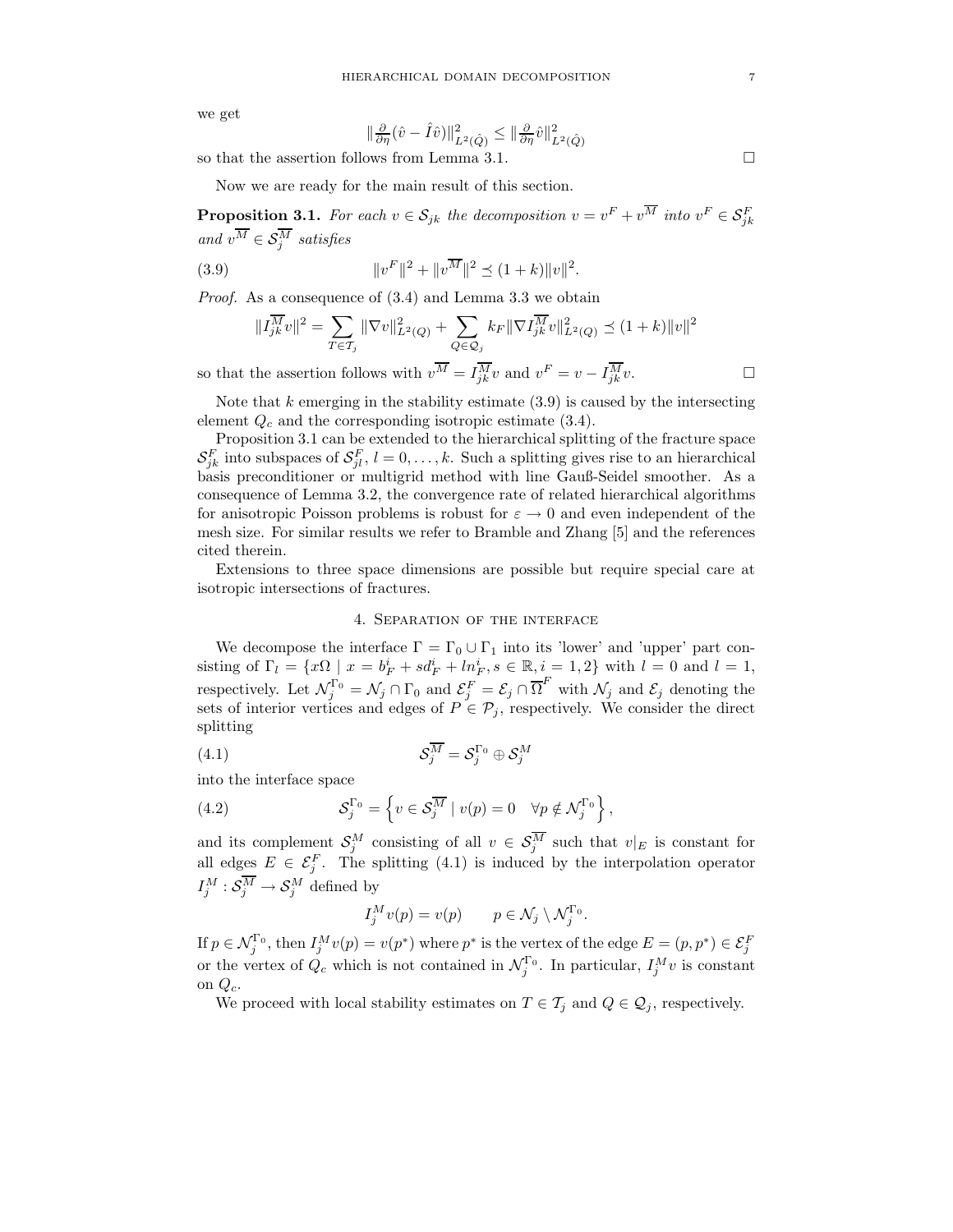**Lemma 4.1.** *The estimate*

(4.3) 
$$
\|\nabla I_j^M v\|_{L^2(T)}^2 \preceq \|\nabla v\|_{L^2(T)}^2 + \sum_{i=1}^3 \left(I_j^M v(p_i) - v(p_i)\right)^2
$$

*holds for all*  $v \in S_j^M$  *and all*  $T = (p_1, \ldots, p_3) \in T_j$ *.* 

*Proof.* We set  $w = I_j^M v$  and  $\hat{w}$ ,  $\hat{v}$  denote the usual transformations of w, v to the reference element  $T_0 = ((0,0), (1,0), (0,1))$ . Elementary calculations provide

$$
\|\nabla \hat{w}\|_{L^2(T_0)}^2 = \frac{1}{2} \left( (w_2 - w_1)^2 + (w_3 - w_1)^2 \right) \le 2\|\nabla \hat{v}\|_{L^2(T_0)}^2 + 4\sum_{i=1}^3 (w_i - v_i)^2
$$

and the assertion follows from the well-known estimates  $\|\nabla w\|_{L^2(T)} \preceq \|\nabla \hat{w}\|_{L^2(T_0)}$ and  $\|\nabla \hat{v}\|_{L^2(T_0)} \preceq \|\nabla v\|_{L^2(T)}$ .

**Lemma 4.2.** *The estimates*

$$
(4.4) \quad \|\nabla I_j^M v\|_{L^2(Q)} \preceq \|\nabla v\|_{L^2(Q)}, \qquad \max_{i=1,\dots,4} \left(I_j^M v(p_i) - v(p_i)\right)^2 \preceq \|\nabla v\|_{L^2(Q)}^2
$$

*hold for all*  $v \in S_j^M$  *and all*  $Q = (p_1, \ldots, p_4) \in Q_j$ *.* 

*Proof.* We set  $w = I_j^M v$  and  $\hat{w}$ ,  $\hat{v}$  denote the transformed functions on the reference element  $\hat{Q} = [0, 1] \times [0, \varepsilon]$ . In the light of Lemma 3.1 it is sufficient to show

(4.5) 
$$
\|\nabla \hat{w}\|_{L^2(\hat{Q})} \preceq \|\nabla \hat{v}\|_{L^2(\hat{Q})}, \qquad \max_{i=1,\dots,4} (w_i - v_i)^2 \preceq \|\nabla \hat{v}\|_{L^2(\hat{Q})}^2,
$$

respectively. Here, we have set  $w_i = w(p_i)$ ,  $v_i = v(p_i)$ . As  $\hat{v}$  is bilinear on  $\hat{Q}$ , elementary calculation yields

(4.6) 
$$
\|\nabla \hat{v}\|_{L^2(\hat{Q})}^2 = \frac{1}{3}\varepsilon \left( (v_2 - v_1)^2 + (v_4 - v_3)^2 + (v_2 - v_1)(v_4 - v_3) \right) + \frac{1}{3}\varepsilon^{-1} \left( (v_4 - v_1)^2 + (v_3 - v_2)^2 + (v_4 - v_1)(v_3 - v_2) \right).
$$

We first consider the case  $Q \neq \hat{Q}$ . By applying the binomial estimate

(4.7) 
$$
0 \le a^2 \le \frac{4}{3}(a^2 + b^2 + ab) \qquad \forall a, b \in \mathbb{R}
$$

to  $(4.6)$ , we obtain

$$
4\varepsilon \|\nabla \hat{v}\|_{L^2(\hat{Q})}^2 \ge \max\{(v_4 - v_1)^2, (v_3 - v_2)^2\} = \max_{i=1,\dots,4} \{(w_i - v_i)^2\}
$$

and therefore the right estimate in (4.4). Note that

$$
\|\nabla \hat{w}\|_{L^2(\hat{Q})}^2 = \varepsilon (w_2 - w_1)^2 \le \varepsilon \max_{i,l=1,\dots,4} (v_i - v_l)^2 \le 4\varepsilon \max_{l=1,\dots,4} (v_{l+1} - v_l)^2,
$$

where we have set  $v_5 = v_1$ . On the other hand, using (4.7) and (2.6) to estimate (4.6) from below, we get with  $c = \min\{1, C_0^{-2}\}\$ 

$$
\|\nabla \hat{v}\|_{L^2(\hat{Q})}^2 \ge \frac{c}{4}\varepsilon \max_{l=1,\dots,4} (v_{l+1} - v_l)^2.
$$

This proves the assertion for  $Q \neq Q_c$ . In the case  $Q = Q_c$  the left estimate in (4.4) is trivial and the right one follows by similar arguments as used above.  $\Box$ 

Now we are ready to prove stability of the splitting (4.1).

**Proposition 4.1.** *For each*  $v \in \mathcal{S}_j^M$  *the decomposition*  $v = v^M + v^{\Gamma_0}$  *into*  $v^M \in \mathcal{S}_j^M$  $and v^{\Gamma_0} \in \mathcal{S}_j^{\Gamma_0}$  *satisfies* 

(4.8) 
$$
||v^M||^2 + ||v^{\Gamma_0}||^2 \preceq ||v||^2.
$$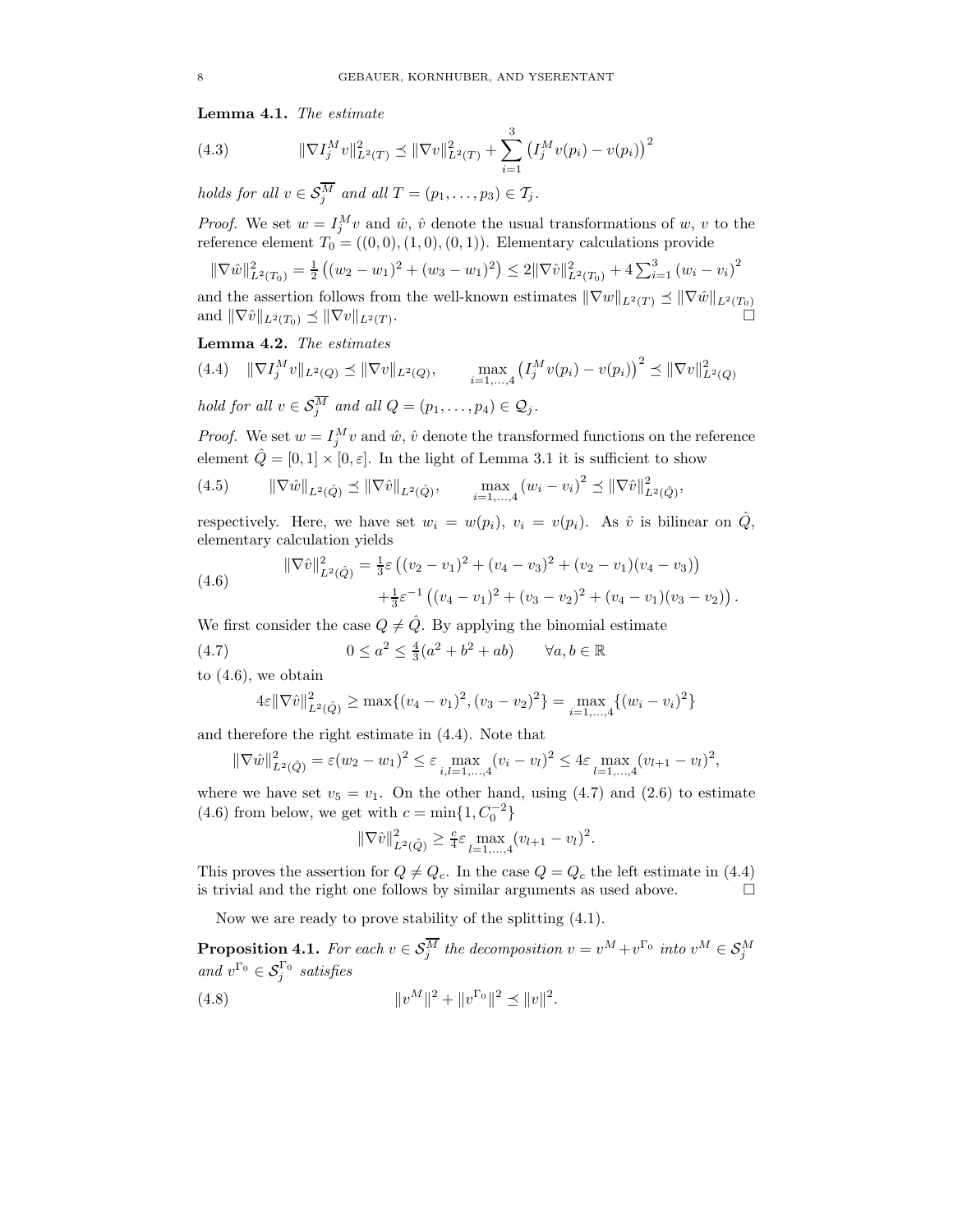*Proof.* Let  $v \in \mathcal{S}_{j}^{M}$ . We set  $v^{M} = I_{j}^{M}v$  and  $v_{0}^{\Gamma} = v - I_{j}^{M}v$ . Utilizing Lemma 4.1 and Lemma 4.2 we get

$$
\|\nabla v^M\|_{L^2(T)}^2 \le \|\nabla v\|_{L^2(T)}^2 + \sum_{Q \in \mathcal{Q}_j(T)} \|\nabla v\|_{L^2(Q)}^2 \qquad \forall T \in \mathcal{T}_j
$$

denoting  $\mathcal{Q}_i(T) = \{Q \in \mathcal{Q}_i \mid Q \cap T \neq \emptyset\}$ . As a consequence of the minimal angle condition  $(2.4)$  we have

$$
\sum_{T\in \mathcal{T}_j}\sum_{Q\in \mathcal{Q}_j(T)} \|\nabla v\|_{L^2(Q)}^2 \preceq \sum_{Q\in \mathcal{Q}_j} \|\nabla v\|_{L^2(Q)}^2.
$$

Together with  $k_F \geq 1$  and Lemma 4.2 these estimates provide

$$
\|v^M\|^2 = \sum_{T\in \mathcal{T}_j} \|\nabla v^M\|_{L^2(T)}^2 + \sum_{T\in \mathcal{Q}_j} k_F \|\nabla v^M\|_{L^2(Q)}^2 \preceq \|v\|^2.
$$

The assertion now follows from the triangle inequality.

Proposition 4.1 implies stability of the overlapping splitting

(4.9) 
$$
\mathcal{S}_j^{\overline{M}} = \mathcal{S}_j^{\Gamma} + \mathcal{S}_j^{M}
$$

replacing  $S_j^{\Gamma_0}$  by the larger space

(4.10) 
$$
\mathcal{S}_j^{\Gamma} = \left\{ v \in \mathcal{S}_j^{\overline{M}} \mid v(p) = 0 \quad \forall p \in \mathcal{N}_j \cap \Omega_M \right\}.
$$

For ease of implementation, the decomposition (4.9) will be used in the resulting subspace correction method to be discussed later on.

Utilizing Proposition 3.1, we immediately get stability of the decomposition

$$
\mathcal{S}_{jk} = \mathcal{S}^{\overline{F}}_{jk} + \mathcal{S}^M_j
$$

denoting  $S_{jk}^F = S_{jk}^F + S_j^{\Gamma}$ . The stability of the hierarchical splitting of  $S_{jk}^F$  into the subspaces  $\mathcal{S}_{jl}^F, l = 0, \ldots, k, \mathcal{S}_j^{\Gamma_0}$ , and  $\mathcal{S}_j^{\Gamma_1}$  allows to use an hierarchical preconditioner or an hierarchical multigrid method with line Gauß-Seidel smoother instead of exact solutions of subproblems on  $\mathcal{S}_{jk}^F$ .

# 5. Hierarchical splitting of the matrix space

Successive refinement in the rock matrix gives rise to the following sequence of nested subspaces

(5.1) 
$$
\mathcal{S}_0^M \subset \cdots \subset \mathcal{S}_{j-1}^M \subset \mathcal{S}_j^M,
$$

where  $S_l^M$  consists of all functions  $v \in H_0^1(\Omega)$  such that  $v|_T$  is linear for all  $T \in \mathcal{T}_l$ ,  $v|_Q$  is isoparametric bilinear for all  $Q \in \mathcal{Q}_l$ , and  $v|_E$  is constant for all edges  $E \in \mathcal{E}_l$ . Recall that  $\mathcal{E}_l$  and  $\mathcal{N}_l$  are denoting the sets of interior edges and vertices of  $P \in \mathcal{P}_l$ , respectively. The nodal interpolation  $I_l : S_j \to S_l$  defined by

(5.2) 
$$
I_l v(p) = v(p), \qquad p \in \mathcal{N}_l,
$$

gives rise to the direct splitting

(5.3) 
$$
\mathcal{S}_j^M = \mathcal{V}_0 \oplus \mathcal{V}_1 \oplus \cdots \oplus \mathcal{V}_j
$$

into the subspaces

(5.4)  $\mathcal{V}_0 = \mathcal{S}_0^M$ ,  $\mathcal{V}_l = (I_l - I_{l-1})\mathcal{S}_j^M$ ,  $l = 1, ..., j$ .

 $\Box$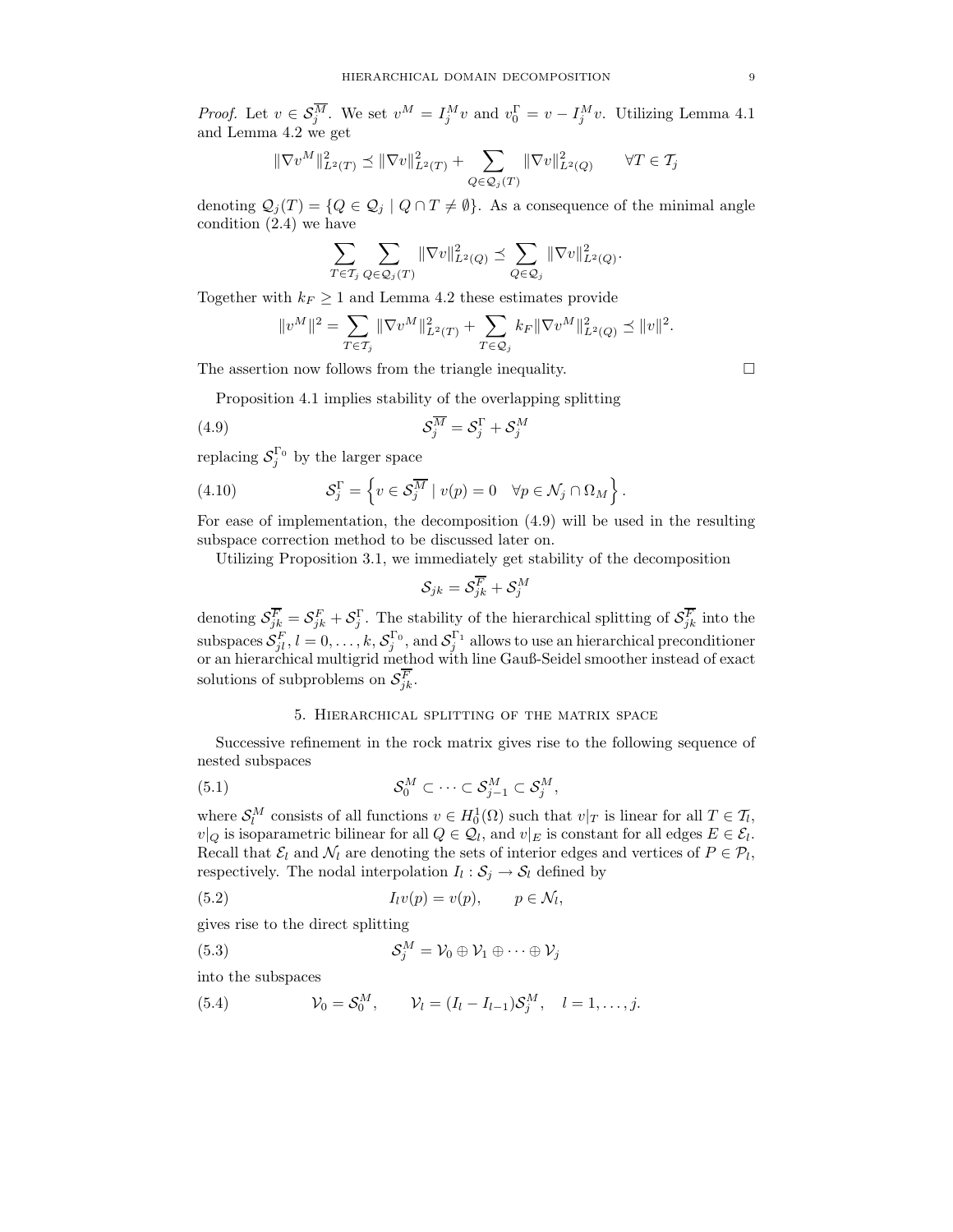We state a variant of the well-known stability result of Yserentant [24]. Recall the weighted  $L^2$ -norm  $\|\cdot\|_{0,K}$  defined in (2.8).

**Proposition 5.1.** *For each*  $v \in S_j^M$  *the decomposition*  $v = \sum_{l=0}^j v_l$  *into*  $v_l \in V_l$ *satisfies*

(5.5) 
$$
||v_0||^2 + \sum_{l=1}^j 4^l ||v_l||_{0,K}^2 \preceq (1+j)^2 ||v||^2.
$$

*Proof.* Let  $v \in \mathcal{S}_j^M$ . First note that

$$
4^{l} \|(I_{l}-I_{l-1})v\|_{0,K}^{2} \leq \|I_{l}v\|^{2}, \quad l=1,\ldots,j,
$$

can be shown by transformation to reference elements  $\hat{T}$  or  $\hat{Q}$  and exploiting the equivalence of norms on finite (i.e. 5 or 2) dimensional quotient spaces. Now the assertion follows from the stability

(5.6) 
$$
||I_l v||^2 \le (1+j-l) ||v||^2, \qquad l=0,\ldots,j.
$$

Of course, (5.6) is a consequence of the local estimate

$$
\|\nabla I_l v\|_{L^2(P)}^2 \preceq (1+j-l) \|\nabla v\|_{L^2(P)}^2 \qquad \forall P \in \mathcal{P}_l = \mathcal{T}_l \cup \mathcal{Q}_l
$$

which is well-known for  $T \in \mathcal{T}_l$  (cf. Yserentant [24]). In order to show

(5.7) 
$$
\|\nabla I_l v\|_{L^2(Q)}^2 \preceq \|\nabla v\|_{L^2(Q)}^2, \quad \forall Q \in \mathcal{Q}_l
$$

we set  $w = I_l v$  and let  $\hat{w}, \hat{v}$  denote the transformed functions on the reference element  $\hat{Q} = [0, 1] \times [0, \varepsilon]$ . As  $\frac{\partial}{\partial \eta} \hat{w} = \frac{\partial}{\partial \eta} \hat{v} = 0$  the orthogonality

$$
\int_0^1 \frac{\partial}{\partial \xi} \hat{w} \frac{\partial}{\partial \xi} (\hat{v} - \hat{w}) \, d\xi
$$

implies

$$
\|\nabla \hat{v}\|_{L^2(\hat{Q})}^2 = \|\nabla \hat{w}\|_{L^2(\hat{Q})}^2 + \|\nabla (\hat{v} - \hat{w})\|_{L^2(\hat{Q})}^2 \ge \|\nabla \hat{w}\|_{L^2(\hat{Q})}^2
$$

so that (5.7) follows from Lemma 3.1. This proves (5.6) and therefore the assertion.

 $\Box$ 

# 6. Hierarchical domain decomposition methods

The successive subspace correction method (cf. Xu [23] or Yserentant [25]) resulting from a decomposition

$$
\mathcal{S}_{jk}=\mathcal{W}_0+\mathcal{W}_1+\cdots+\mathcal{W}_J, \quad \mathcal{W}_l\subset \mathcal{S}_{jk},
$$

and symmetric, positive definite bilinear forms  $b_l(\cdot, \cdot)$  on  $\mathcal{W}_l$  reads as follows: Starting with some given iterate  $w_{-1} = u_{jk}^{\nu} \in \mathcal{S}_{jk}$ , a sequence of intermediate iterates  $w_l, l = 0, \ldots, J$ , is computed according to

(6.1) 
$$
v_l \in \mathcal{W}_l: \qquad b_l(v_l, v) = \ell(v) - a(w_{l-1}, v) \qquad \forall v \in \mathcal{W}_l
$$

$$
w_{l+1} = w_l + v_l
$$

and  $u_{jk}^{\nu+1} = w_j$  is the subsequent iterate. *Hierarchical domain decomposition methods* are obtained from decompositions as presented in the preceding sections.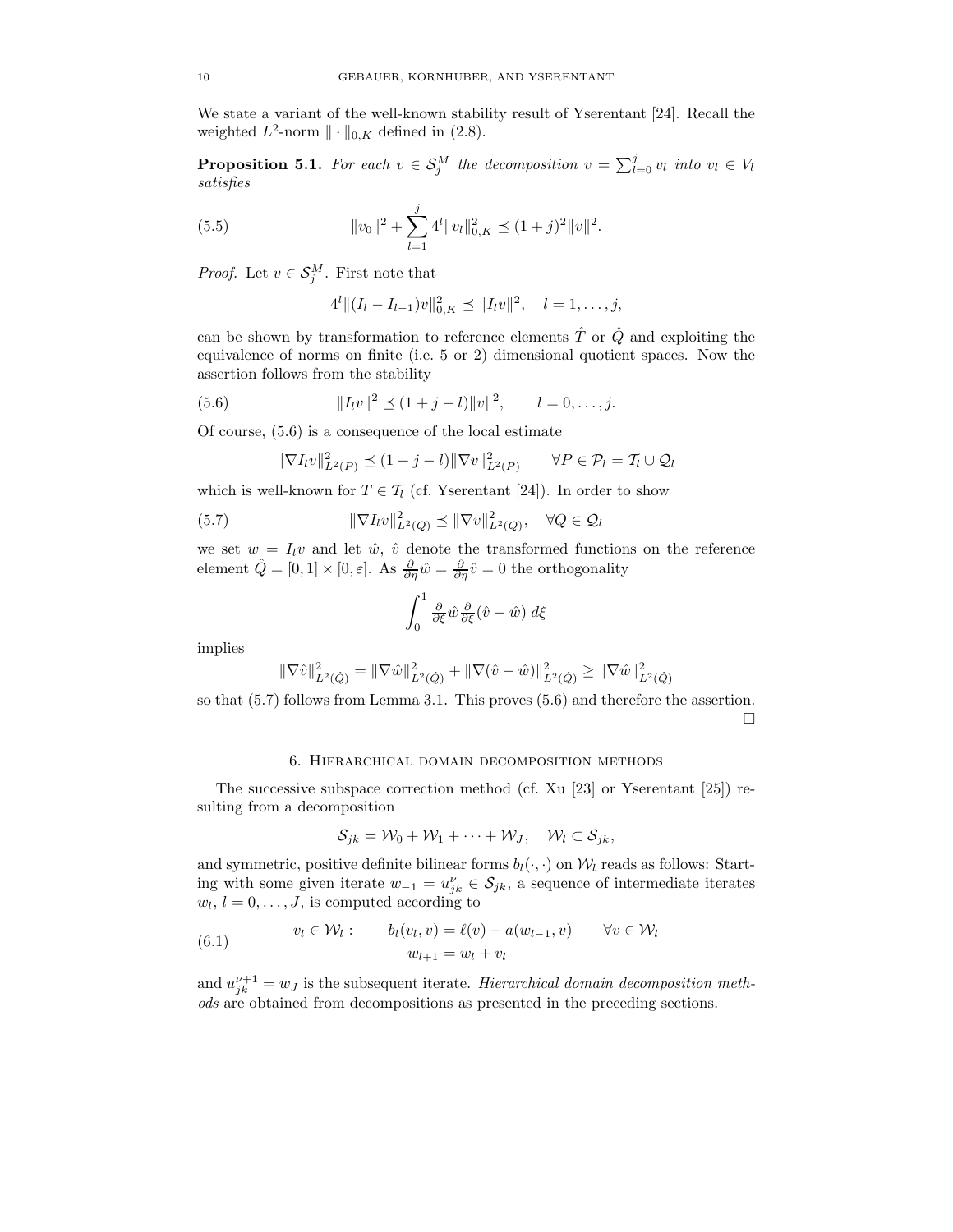**Theorem 6.1.** *Let*

$$
\mathcal{W}_l = \mathcal{S}_l^M, \quad l = 0, \dots, j, \qquad \mathcal{W}_{j+1} = \mathcal{S}_j^{\Gamma}, \qquad \mathcal{W}_{j+2} = \mathcal{S}_j^F
$$

with  $S_l^M$ ,  $S_j^{\Gamma}$  and  $S_j^F$  defined in (5.1), (4.10) and (3.2), respectively. Let  $b_l(\cdot, \cdot)$ , be *generated by symmetric Gauß-Seidel smoothers for*  $l = 1, \ldots, j$  *and*  $b_l(\cdot, \cdot) = a(\cdot, \cdot)$ *for*  $l = 0, j + 1, j + 2$ *.* 

*Then the iterates*  $u_{jk}^{\nu}$  *of the resulting hierarchical domain decomposition method*  $(6.1)$  converge to the exact solution  $u_{jk}$  of  $(2.7)$  and satisfy the error estimate

$$
||u_{jk} - u_{jk}^{\nu+1}||^2 \le (1 - C(1+k)^{-1}(1+j)^{-4}) ||u_{jk} - u_{jk}^{\nu}||^2, \qquad \nu = 0, \ldots,
$$

*with* C depending only on the constants  $s_0$ ,  $\gamma_0$  and  $C_0$  from (2.4) and (2.6), respec*tively.*

*Proof.* The proof follows from general convergence results for subspace correction methods (cf. Xu [23] or Yserentant [25]). We select the direct splitting

(6.2)  $S_{jk} = V_0 \oplus V_1 \oplus \cdots \oplus V_J, \quad J = j + 2,$ 

into the subspaces  $V_l \subset W_l$ ,  $l = 0, \ldots, j$ , defined in (5.4),  $V_{j+1} = S_j^{\Gamma_0} \subset W_{j+1}$ , and  $V_{j+2} = S_{jk}^F = W_{j+2}$ , defined in (4.2) and (3.2), respectively. The smoothers  $B_l : \mathcal{W}_l \to \mathcal{W}_l$  are  $L^2$ -representations of the bilinear forms  $b_l(\cdot, \cdot)$ . Condition (2.31) in [25] with  $\omega = 1$  is well-known for the Gauß-Seidel smoothers  $b_l(\cdot, \cdot)$ ,  $l = 1, \ldots, j$ , and trivial otherwise. The stability  $(5.2)$  in  $[25]$  of the decomposition  $(6.2)$  with  $K_1 \preceq (1 + k)(1 + j)^2$  follows from Propositions 3.1, 4.1, and 5.1 using the norm equivalence

(6.3) 
$$
b_l(v, v) \asymp 4^l \|v\|_{0, K}^2 \quad \forall v \in \mathcal{S}_l^M, \qquad l = 1, ..., j.
$$

As a consequence of the Cauchy-Schwarz inequality the spectral radius of the matrix  $(\gamma_{lk})$  bounded by  $K_2 \leq J+1=j+3$  Now the assertion follows from Theorem 5.1 in [25]. in [25].  $\Box$ 

We emphasize that Theorem 6.1 implies robust convergence with respect to arbitrary large permeability  $k_F$  and arbitrary small width  $\varepsilon_F$  of the fractures. Note that the sharpened Cauchy-Schwarz inequality

$$
a(v, w) \preceq \left(\frac{1}{\sqrt{2}}\right)^{l-k} b_l(v, v) b_k(w, w)
$$

holds for all  $v \in \mathcal{W}_l$ ,  $w \in \mathcal{W}_k$  and  $l > k = 0, \ldots, J$  with the exception of  $l = j + 1$ . This exception is responsible for the additional factor  $(1 + j)^{-2}$  as compared to usual estimates for hierarchical bases. It can be removed on the (quite restrictive) condition that all elements of  $\mathcal{Q}_0$  are rectangles. The degeneracy with respect to j could be also reduced by using  $L^2$ -type projections instead of the interpolation operators (5.2) at the expense of robustness with respect to  $k_F$ .

The algorithm presented in Theorem 6.1 is open to various modifications. For example, the symmetric Gauß- Seidel method could be replaced by other smoothers satisfying (6.3). Even suitable non-symmetric smoothers like, e.g., the Gauß-Seidel method are allowed (cf. Neuss [17]). Furthermore, the exact solution on the fracture space  $S_{jk}^F$  could be replaced by a multigrid method with line Gauß-Seidel smoother for  $S_j^F$  (we refer to the remarks at the end of section 3). Finally note that the "robust" smoothers proposed by Gebauer et al. [10] for the multigrid solution of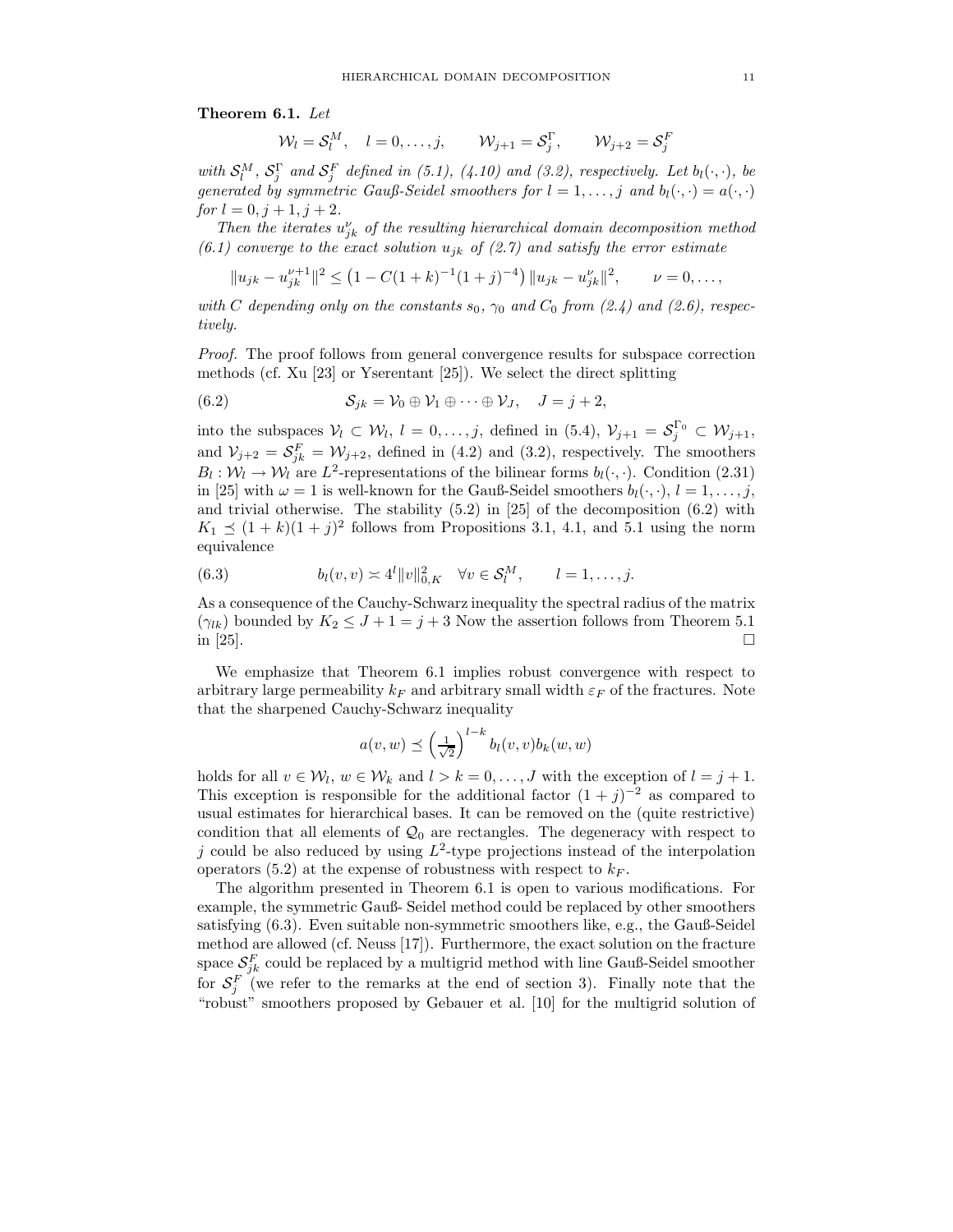

FIGURE 7.1. Robustness with respect to increasing  $k_F$  and vanishing  $\varepsilon_F$ 

problems on  $S_j^M = S_j^{\Gamma} + S_j^M$  can be interpreted in terms of a suitable multilevel splitting of  $S^{\Gamma}$ .

## 7. Numerical results

We consider the model problem

(7.1) 
$$
\nabla \cdot (K\nabla u) = 0 \quad \text{on} \quad \Omega = (0,6) \times (0,6)
$$

with K defined in (2.3),  $u(0, y) = 2$ ,  $u(6, y) = 1$  for  $y \in [0, 6]$  and homogeneous Neumann data elsewhere. Obviously, (7.1) can be written in weak form (2.2) with suitable H and  $\ell$ . The fracture network  $\Omega_F$  together with the initial partition  $\mathcal{P}_0$ is shown in the left picture of Figure 2.1 for a comparatively large width  $\varepsilon_F = 0.2$ . Corresponding partions for smaller  $\varepsilon_F$  are obtained by shifting the nodes lying on the interface  $\Gamma$  towards the centerlines of the fractures. In the limit case  $\varepsilon_F = 0$ the fractures disappear and the problem reduces to the Laplace equation.

In order to illustrate the robustness of the hierarchical domain decomposition method presented in Theorem 6.1, we consider the corresponding discretized problem (2.7) for  $j = 6$  and  $k = 2$ . In the left picture of Figure 7.1 we depict the convergence rates for fixed  $\varepsilon_F = 10^{-5}$  and increasing permeability  $k_F$ . More precisely, the convergence rates are approximated by

$$
\rho = \frac{\|u_{jk}^{\nu_0+1}-u_{jk}^{\nu_0}\|}{\|u_{jk}^{\nu_0}-u_{jk}^{\nu_0-1}\|}
$$

where  $\nu_0$  is chosen such that  $||u_{jk}^{\nu_0+1} - u_{jk}^{\nu_0}|| \leq 10^{-12}$ . As expected from the theoretical findings, the convergence speed is hardly influenced by the size of the jump. The right picture shows (approximate) convergence rates for fixed  $k_F = 1$  and decreasing  $\varepsilon_F$ . The convergence rates are almost the same for  $10^{-9} \leq \varepsilon_F \leq 10^{-2}$ . They scarcely differ from the convergence rates of classical multigrid for the reduced Laplace problem which are indicated by the horizontal line. Note that we have  $C_0 \approx 40$  in condition (2.6) for  $\varepsilon_F = 10^{-1}$  which explains the unsatisfying convergence speed for this value.

We now compare the convergence rates for fixed  $k_F = 10^6$  and increasing number of refinement steps j. The left picture in Figure 7.2 shows that the convergence speed rapidly deteriorates for "large"  $\varepsilon_F = 10^{-1}$  (upper curve) and is hardly affected for "small"  $\varepsilon_F = 10^{-5}$  (lower curve). Note that  $C_0 \approx 2 \cdot 10^{-3}$  in the latter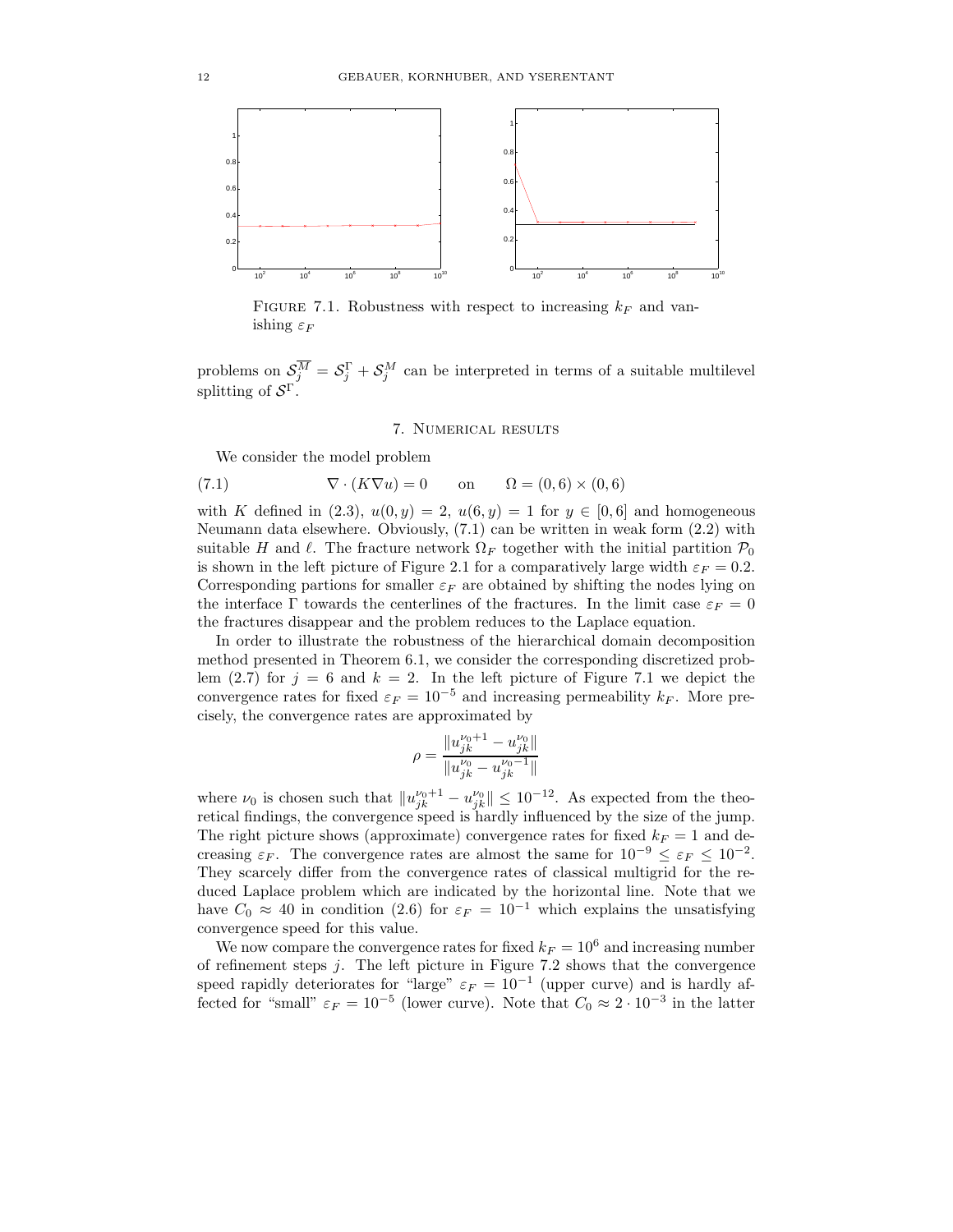

FIGURE 7.2. Influence of large  $\varepsilon_F/h_Q$  and small interior angles  $\gamma$ 

case. The right picture illustrates the influence of decreasing interior angles. The length of an edge  $E \in \Gamma$  of an element  $Q \in \mathcal{Q}_0$  is shifted by a fixed factor s (independent of  $\varepsilon_F$ ). This leads to an interior angle  $\gamma \approx \arctan(\varepsilon_F/s)$  which obviously tends to zero for increasing s and small  $\varepsilon_F$ . It is interesting to see how convergence rates branch off for increasing s or, equivalently, for  $\gamma$  becoming too small. These two experiments complement our analysis in the sense that moderate constants in the conditions (2.4) and (2.6) also seem to be necessary for fast convergence.

Let us remark in closing that comparisons with the algebraic multigrid method by Ruge and St¨uben [19] in Gebauer [9] confirm the superiority of hierarchical domain decomposition not only from a theoretical but also from a numerical point of view.

**Acknowledgment .** *Special thanks to R. Helmig (Uni Stuttgart), R. Hinkelmann (TU Berlin), L. Neunh¨auserer (Uni Stuttgart), and S. Ochs (Uni Stuttgart) for stimulating discussions and fruitful cooperation on flow and transport in fractured porous media.*

#### **REFERENCES**

- *[1] T. Apel and J. Sch¨oberl. Multigrid methods for anisotropic edge refinement.* SIAM J. Numer. Anal.*, 40:1993–2006, 2002.*
- *[2] P. Bastian, Z. Chen, R.E. Ewing, R. Helmig, H. Jakobs, and V. Reichenberger. Numerical solution of multiphase flow in fractured porous media. In Z. Chen, R.E. Ewing, and Z.C. Shi, editors,* Numerical treatment of multiphase flows in porous media*, pages 50–68. Springer, 2000.*
- *[3] J. Bergh and J. L¨ofstr¨om.* Interpolation Spaces*. Springer, Berlin, 1976.*
- *[4] D. Braess. Towards algebraic multigrid for elliptic problems of second order.* Computing*, 55:379–393, 1995.*
- *[5] J.H. Bramble and X. Zhang. Uniform convergence of the multigrid V-cycle for an anisotropic problem.* Math. Comp.*, 70:453–470, 2001.*
- *[6] S. Brenner and L.R. Scott.* The Mathematical Theory of Finite Element Methods*. Springer, New York, 1994.*
- *[7] P. Deuflhard and R. Hochmuth. Multiscale analysis of thermoregulation in the human microvascular system.* Math. Mod. Meth. in the Appl. Sci.*, 27:971– 989, 2004.*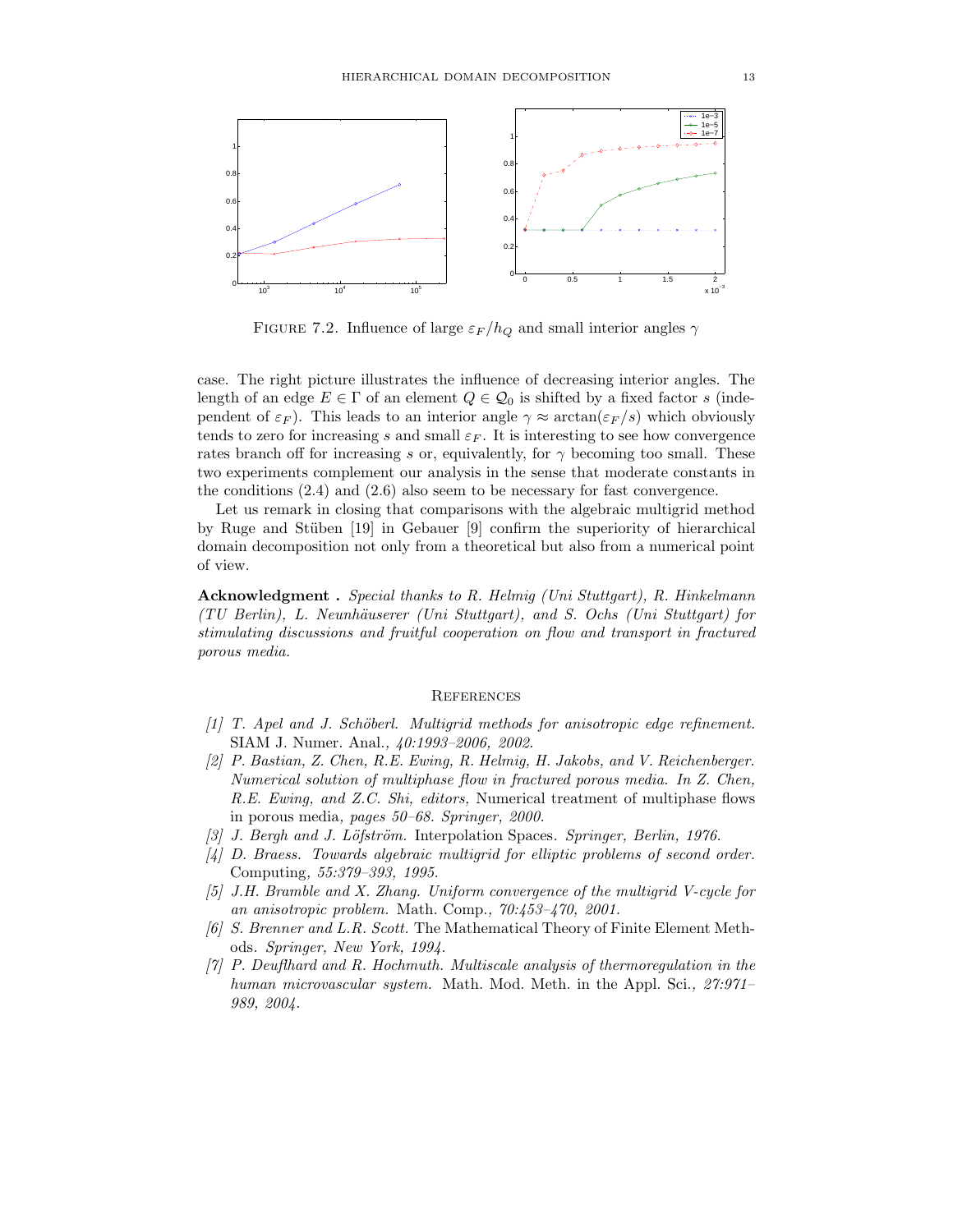- *[8] P. Deuflhard and R. Hochmuth. Multiscale analysis for the bio-heat-transfer equation.* Math. Mod. Meth. in the Appl. Sci.*, to appear.*
- <sup>[9]</sup> S. Gebauer. Hierarchische Gebietszerlegung für die gesättigte Grundwasserströmung in Kluftaquifersystemen. PhD thesis, Institute for Mathematics II, *FU Berlin, 2004.*
- *[10] S. Gebauer, L. Neunh¨auserer, R. Kornhuber, S. Ochs, R. Hinkelmann, and R. Helmig. Equidimensional modelling of flow and transport processes in fractured porous systems I. In Hassanizadeh et al., editor,* Computational Methods in Water Resources'*, pages 335–342. Elsevier, 2002.*
- *[11] M. Heisig, R. Lieckfeldt, G. Wittum, G. Mazurkevich, and G. Lee. Non steadystate descriptions of drug permeation through stratum corneum I: The biphasic brick-and-mortar-model.* Pharmaceutical research*, 13:421–426, 1996.*
- *[12] R. Helmig.* Theorie und Numerik der Mehrphasenströmungen in geklüftet porösen Medien. *PhD thesis, Universität Hannover, 1993.*
- *[13] O. Kolditz, J. de Jonge, M. Beinhorn, M. Xie, T. Kalbacher, W. Wang, S. Bauer, C.I. McDermott, R. Kaiser, and M. Kohlmeier.* ROCKFLOW *- Theory and users manual. Release 3.9. Preprint 2003-37, Center of Applied Geosciences, Geohydrology/HydroInformatics, University of Tübingen, 2003.*
- *[14] L. Neunhäuserer.* Diskretisierungsansätze zur Modellierung von Strömungsund Transportprozessen in geklüftet-porösen Medien. PhD thesis, Institut für *Wasserbau, Universit¨at Stuttgart, 2003.*
- *[15] L. Neunh¨auserer, S. Gebauer, S. Ochs, R. Hinkelmann, R. Kornhuber, and R. Helmig. Equidimensional modelling of flow and transport processes in fractured porous systems II. In Hassanizadeh et al., editor,* Computational Methods in Water Resources'*, pages 343–350. Elsevier, 2002.*
- *[16] N. Neuss.* Homogenisierung und Mehrgitter*. PhD thesis, ICA, Universit¨at Stuttgart, 1996.*
- *[17] N. Neuss. V-cycle convergence with unsymmetric smoothers and application to an anisotropic model problem.* SIAM J.Numer.Anal.*, 35:1201–1212, 1998.*
- *[18] A. Quarteroni, M. Tuveri, and A. Veneziani. Computational vascular fluid dynamics: problems, models and methods.* Comp. Vis. Sci.*, 2:163–197, 2000.*
- *[19] J. Ruge and K. St¨uben. Algebraic multigrid. In S.F. McCormick, editor,* Multigrid methods*, volume Vol. 3 of* Frontiers in Applied Mathematics*, pages 73–130, Philadelphia, 1987. SIAM, AMS.*
- *[20] A. Silberhorn-Hemminger.* Modellierung von Kluftaquifersystemen: Geostatistische Analyse und deterministisch - stochastische Kluftgenerierung*. PhD the* $sis, Institut für Wasserbau, Universität Stuttgart, 2001.$
- [21] A. Zeníšek and M. Vanmaele. The interpolation theorem for narrow quadri*lateral isoparametric finite elements.* Numer. Math.*, 72:123–141, 1995.*
- [22] C. Wagner. Introduction to algebraic multigrid. Course notes, Universität *Heidelberg, 1998.*
- *[23] J. Xu. Iterative methods by space decomposition and subspace correction.* SIAM Review*, 34:581–613, 1992.*
- *[24] H. Yserentant. On the multi-level splitting of finite element spaces.* Numer. Math.*, 49:379–412, 1986.*
- *[25] H. Yserentant. Old and new convergence proofs for multigrid methods.* Acta Numerica*, pages 285–326, 1993.*